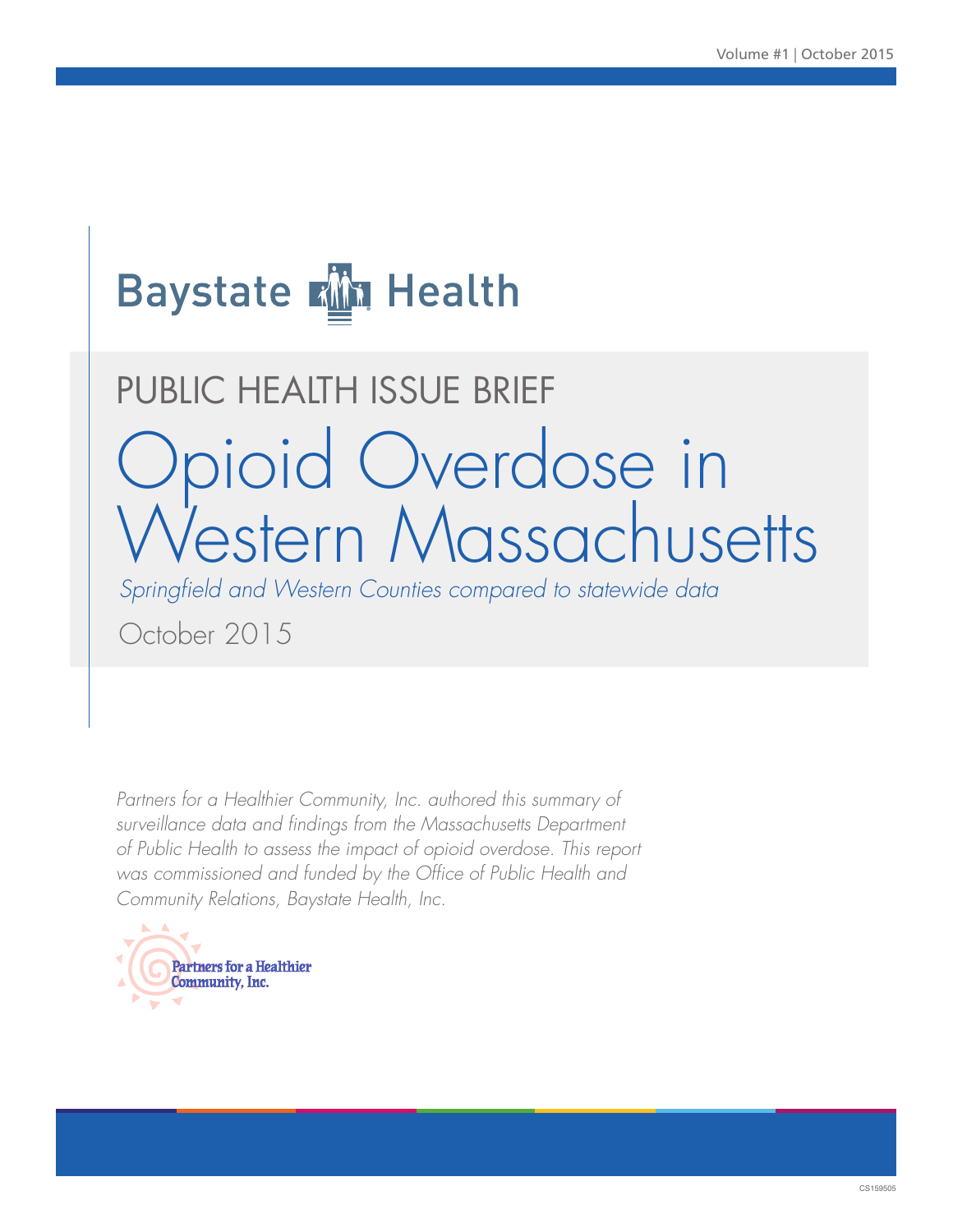## **Background**

Opioid addiction is a serious public health problem that includes the abuse of prescription pain relievers, morphine, and heroin. Rising rates of addiction and overdoses led the U.S. Department of Health and Human Services to declare prescription opioid overdose deaths an epidemic in 2013. A year later, Governor Deval Patrick declared opioid addiction a public health emergency in Massachusetts. Figure 1 illustrates the sudden rise in opioid deaths from 2000-2014. In the United States, an estimated 1.9 million people suffer from opioid pain reliever substance abuse and 517,000 suffer from heroin dependency or addiction. The rate of unintentional prescription pain reliever overdose deaths has quadrupled since 1999.<sup>1,2</sup>

#### **Figure 1. Fatal Opioid-related Overdose among Massachusetts Residents\***



*Source: MDPH Data Brief: Fatal Opioid-related Overdose among MA residents, April 2014 \*Estimated deaths based on predicted modeling*

Dr. Nora Volkow, the Director of National Institutes of Health's National Institute on Drug Abuse and a leading drug abuse researcher, has attributed several causes to the severity of prescription pain reliever abuse:

- large increases in prescriptions written;
- increased social acceptability of drug use for a variety of purposes; and
- aggressive pharmaceutical company marketing. $2^2$

Prescription pain relievers are in the same class of drugs as heroin – opioids – and act on the same brain systems and thus have a similar potential for addiction. Recent trends show a shift from use of prescription pain relievers to heroin in some communities. This may be a result of both increased physical tolerance to prescription pain relievers after repeated use, as well as challenges to obtaining prescription pain relievers legally.<sup>2</sup>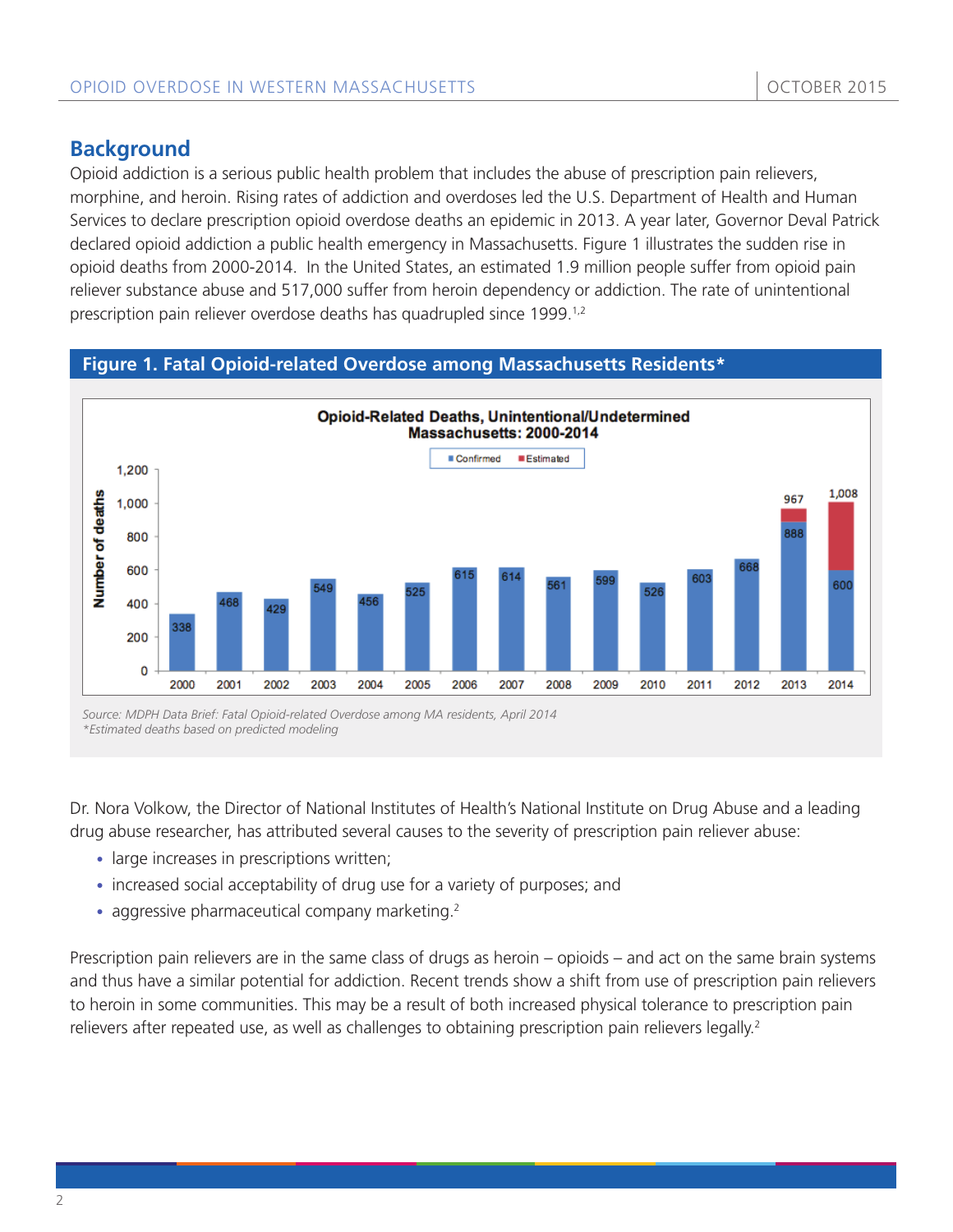The Massachusetts Department of Public Health (MDPH) and the Massachusetts Opioid Task Force recently released a report with recommendations on priorities for prevention, treatment, and recovery services in response to the public health emergency.<sup>3</sup> Prioritized actions included:

- increased education for youth, families, and prescribers;
- improved safe prescribing and dispensing of controlled substances;
- development of centralized treatment resources and more accessible treatment services;
- increased treatment services offered at correctional facilities;
- development of a peer support recovery network; and
- expanded recovery services statewide.

## **Fatal Overdose**

Western Massachusetts residents are also experiencing the impact of the opioid epidemic. Opioid-related age-adjusted death rates in 2013 were higher in Western Massachusetts' Hampden, Franklin, and Berkshire counties and the City of Springfield than that of the state overall (Figure 2). Springfield had the highest opioidrelated death rate, which was 65% higher than the state overall. Hampshire County was the only Western Massachusetts county that had a lower opioid-related death rate than that of the state.



#### **Figure 2. Opioid Overdose Death Rates, Age-Adjusted per 100,000, 2013\***

*Source: Registry of Vital Records and Statistics, MDPH (MassCHIP 4/14/15; 5/1/15); provided courtesy of the Injury Surveillance Program, OSE, MDPH*

*\*Includes all intents (unintentional, suicide, undetermined)*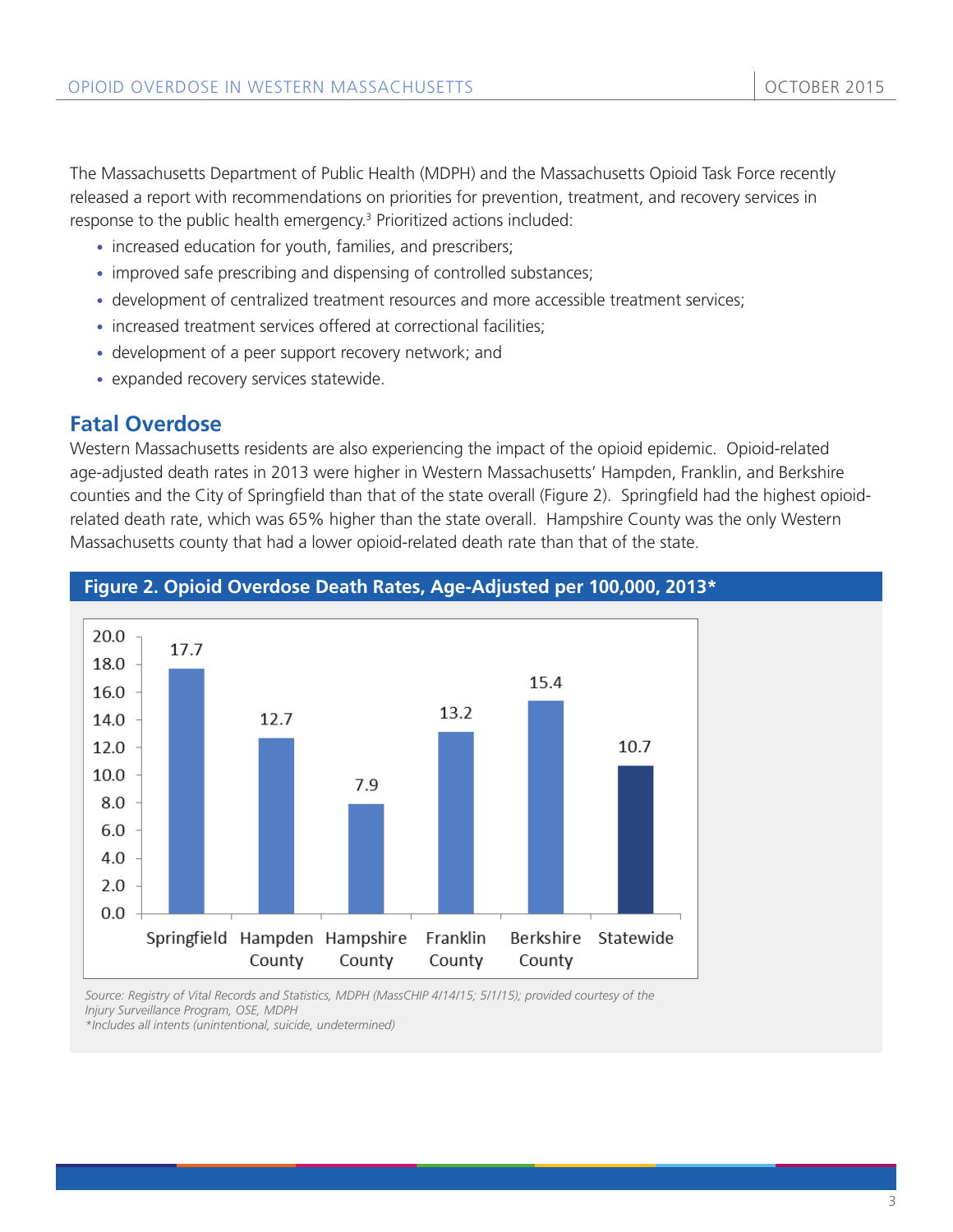## **Nonfatal Overdose**

Nonfatal opioid overdose age-adjusted hospitalization (including both inpatient admissions and outpatient observation stays) and ER visit rates were lower among residents in the four Western Massachusetts' counties than among Massachusetts residents overall in 2013 (Figure 3). Among the Western Massachusetts counties, the highest rate occurred in Berkshire county, which was 10% lower than that of the state, and the lowest rate in Franklin county, which was less than half the state rate. It is important to note that both the death and nonfatal overdose data include unintentional, intentional, and undetermined intent overdoses.

#### **Figure 3. Nonfatal Opioid Overdose Hospitalization and ER Visit Rates, Age-Adjusted per 100,000, 2013\***



*Source: MA Inpatient Hospital Discharge, MA Emergency Department Discharge, MA Observation Stay Databases, Center for Health Information and Analysis (CHIA); provided courtesy of the Injury Surveillance Program, OSE, MDPH*

*\*Includes all intents (unintentional, suicide, undetermined); hospitalization includes both inpatient admissions and outpatient observations stays*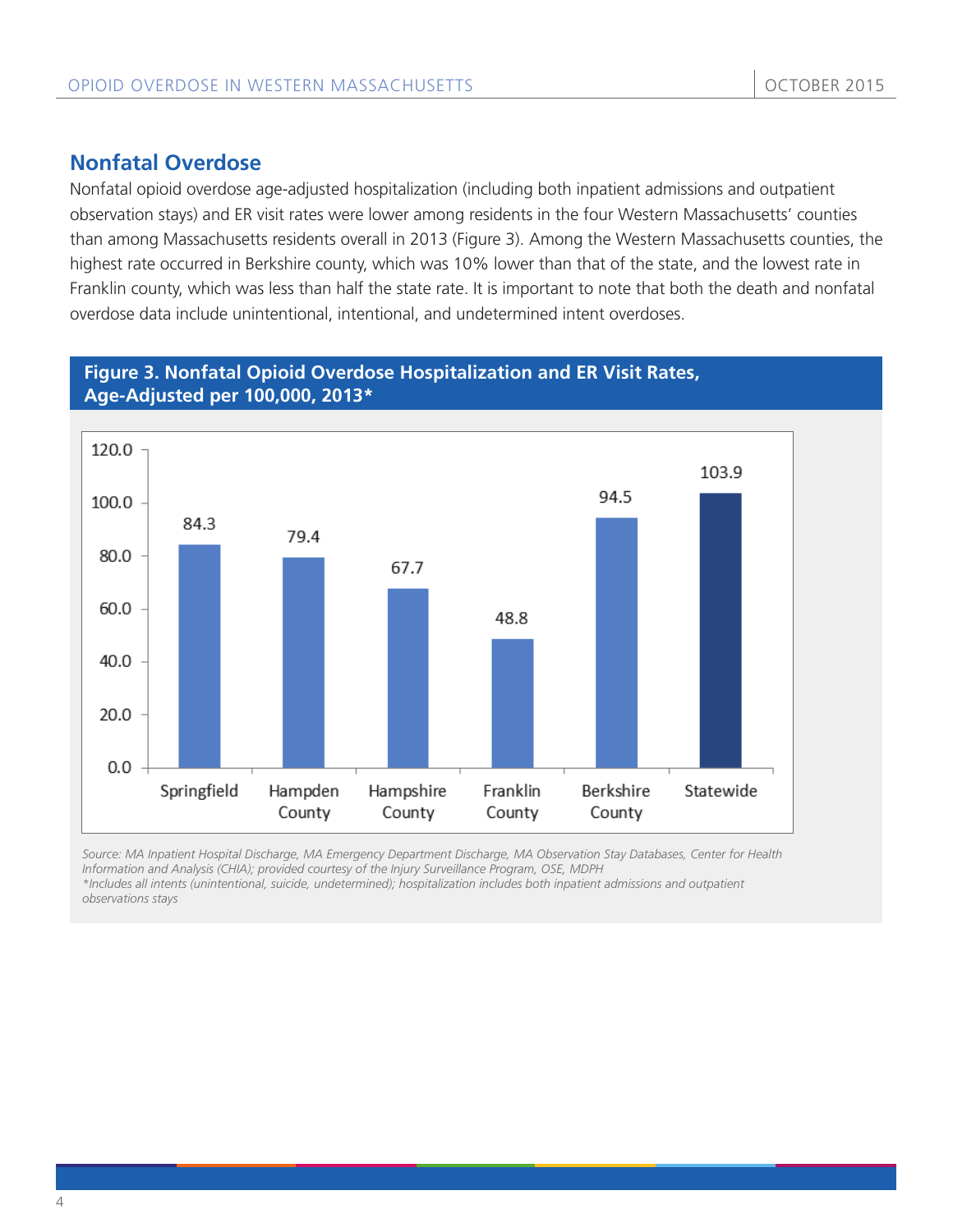## **Nonfatal Overdose by Age and Sex**

Males had higher rates of nonfatal opioid overdose hospitalization and ER visits than females among all the Western Massachusetts counties examined and statewide (Table 1). When examining age-specific nonfatal overdoses, 25-34 year olds had the highest hospitalization and ER visit rates. Within each county, these rates were generally more than two times greater than any other age group. This trend was not observed in Springfield, where rates among the 35-44 year olds were almost comparable (147.5 vs. 151.7 per 100,000 among 25-34 year olds). Rates in Franklin County could not be examined because counts were suppressed by MDPH due to confidentiality and estimate stability concerns that arise with small counts.

#### **Table 1: Nonfatal Opioid Overdose Hospitalization & ER Visit Rates by Sex and Age, per 100,000, 2013\***

|                  | Springfield |                          | <b>Hampden County</b> |                       | Hampshire County |                                       | Franklin County |                                       | Berkshire County |                       | Statewide |       |
|------------------|-------------|--------------------------|-----------------------|-----------------------|------------------|---------------------------------------|-----------------|---------------------------------------|------------------|-----------------------|-----------|-------|
|                  | Count       | $\bullet\bullet$<br>Rate | Count                 | <br>Rate <sup>7</sup> | Count            | $\bullet\bullet$<br>Rate <sup>7</sup> | Count           | $\bullet\bullet$<br>Rate <sup>7</sup> | Count            | <br>Rate <sup>7</sup> | Count     | Rate  |
| <b>TOTAL</b>     | 123         | 84.3                     | 358                   | 79.4                  | 104              | 67.7                                  | 38              | 48.8                                  | 112              | 94.5                  | 6,841     | 103.9 |
| <b>Sex</b>       |             |                          |                       |                       |                  |                                       |                 |                                       |                  |                       |           |       |
| Male             | 63          | 93.8                     | 196                   | 91.3                  | 52               | 73.6                                  | 24              | 73.6                                  | 56               | 101.8                 | 4,194     | 130.8 |
| Female           | 60          | 77.2                     | 162                   | 68.1                  | 52               | 61.7                                  | 14              | 31.1                                  | 56               | 87.2                  | 2,647     | 77.8  |
| <b>Age Group</b> |             |                          |                       |                       |                  |                                       |                 |                                       |                  |                       |           |       |
| Ages 0-14        | ***         | --                       | 12                    | 13.5                  | ***              | $-1$                                  | ***             | $\sim$                                | ***              | --                    | 76        | 6.6   |
| Ages 15-24       | 16          | 57.9                     | 54                    | 77                    | 16               | 41.1                                  | ***             | $\overline{\phantom{m}}$              | 21               | 118.6                 | 1,291     | 137.6 |
| Ages 25-34       | 31          | 151.7                    | 109                   | 201.3                 | 31               | 190.1                                 | ***             | $\overline{\phantom{a}}$              | 43               | 333.4                 | 2,270     | 268.6 |
| Ages 35-44       | 28          | 147.5                    | 53                    | 90.7                  | 11               | 62.8                                  | ***             | $\overline{\phantom{a}}$              | ***              | --                    | 1,122     | 126.5 |
| Ages 45-54       | 20          | 101.5                    | 51                    | 73.3                  | 13               | 56.9                                  | 13              | 107.1                                 | 12               | 56.7                  | 1,112     | 109.8 |
| Ages 55-64       | 12          | 75.9                     | 43                    | 75.7                  | 17               | 81.1                                  | ***             | $\overline{\phantom{m}}$              | 13               | 66.7                  | 632       | 78.7  |
| Ages 65+         | 12          | 71.6                     | 36                    | 54.8                  | 14               | 69.9                                  | ***             | $\hspace{0.05cm}$                     | 10               | 41                    | 338       | 37.4  |

*Source: MA Inpatient Hospital Discharge, MA Emergency Department Discharge, MA Observation Stay Databases, Center for Health Information and Analysis (CHIA); provided courtesy of the Injury Surveillance Program, OSE, MDPH*

*\* Includes all intents (unintentional, suicide, undetermined); hospitalization includes both inpatient admissions and outpatient observation stays* 

*\*\*Rates per 100,000 population; age-adjusted rates are given for totals and sex, age-specific rates for age groups*

*\*\*\*Suppressed because counts are less than 11; rates based on counts less than 20 may be unstable*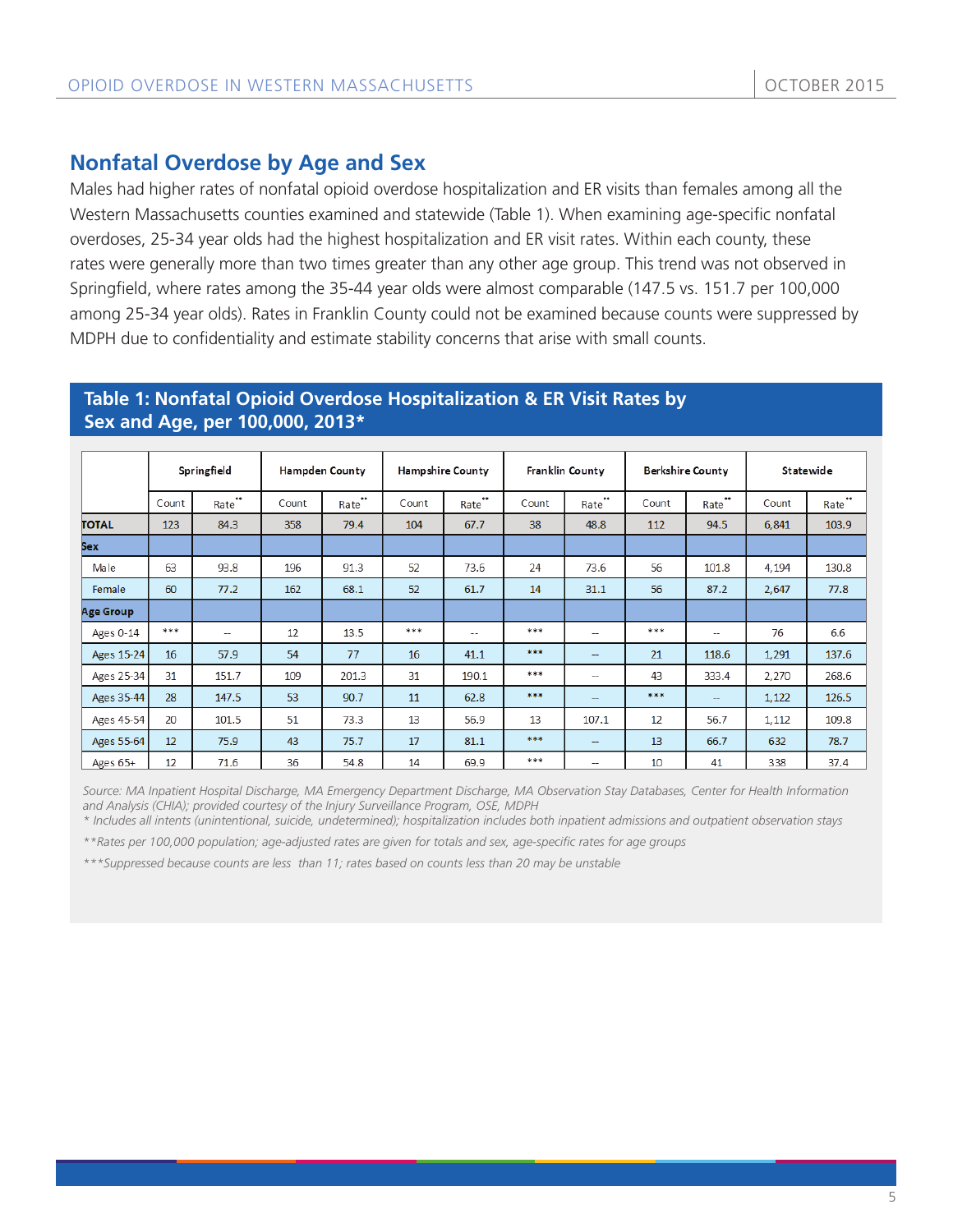## **Nonfatal Overdose by Race/Ethnicity**

Rates of nonfatal opioid overdose hospitalization and ER visits also vary by race/ethnicity. Figure 4 illustrates differences in rates among Whites, Hispanics, Blacks, and the overall population in Springfield, Hampden County, and Massachusetts overall. Asians were not included because rates were low and could not be included in the figure. The other Western Massachusetts counties were not included because they have few people of color and counts were suppressed due to low numbers.

At a state level, age-adjusted rates were highest among Whites with rates over 50% higher than that of Hispanics or Blacks. However, in Springfield and Hampden County, age-adjusted nonfatal opioid overdose rates were highest among Hispanics, with rates over 35% higher than Whites in each respective location. These rates were higher than Hispanics statewide and are comparable to the higher overall statewide rate. The lowest rates occurred among Blacks.

#### **Figure 4. Nonfatal Opioid Overdose Hospitalization and ER Visits Rates by Race/Ethnicity, Age-Adjusted per 100,000, 2013\***



*Source: MA Inpatient Hospital Discharge, MA Emergency Department Discharge, MA Observation Stay Databases, Center for Health Information and Analysis (CHIA); provided courtesy of the Injury Surveillance Program, OSE, MDPH*

*\*Includes all intents (unintentional, suicide, undetermined); hospitalization includes both inpatient admissions and outpatient observations stays*

#### **References**

1 Substance Abuse and Mental Health Services Administration. *Results from the 2013 National Survey on Drug Use and Health: Summary of National Findings,* 2013.

2 National Institute on Drug Abuse, National Institutes of Health. *America's Addiction to Opioids: Heroin and Prescription Drug Abuse.* Testimony to Congress' Senate Caucus on International Narcotics Control, 5/14/14. http://www.drugabuse.gov/about-nida/legislativeactivities/testimony-to-congress/2014/americas-addiction-to-opioids-heroin-prescription-drug-abuse#\_ftn2, Accessed 5/1/15.

3 Massachusetts Department of Public Health. *Findings of the Opioid Task Force and Department of Public Health Recommendations on Priorities for Investments in Prevention, Intervention, Treatment and Recovery,* 2014.